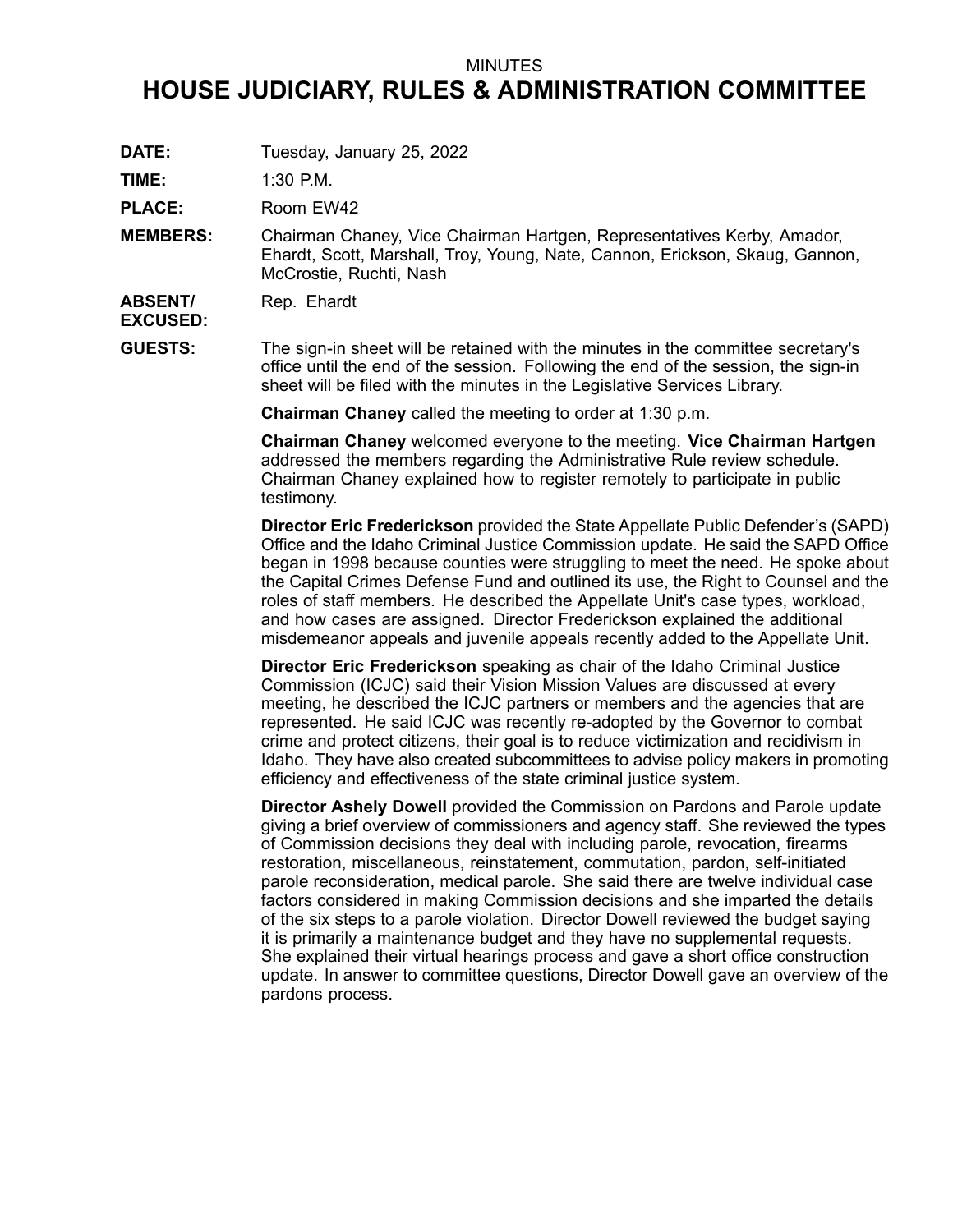**Colonel Kedrick Wills** provided the Idaho State Police (ISP) update and introduced staff accompanying him today: Chief of Operations **Lt. Col. Sheldon Kelly,** POST Administrator **Brad Johnson**, Manager **Major Steve Davis** and Forensics Lab Manager **Matthew Gammett**. Colonel Wills reviewed the number of calls ISP received, the cases responded to, and the criminal investigations and fingerprint services accomplished over the past year. He said the ISP fingerprint services remained open during the pandemic. The lab is recognized as one of the best run in the country. He said they use an employee development plan that is great support for employee retention and wellness. Colonel Wills reviewed the supplemental budget requests submitted to JFAC this year, including <sup>a</sup> larger forensic lab, new dormitory for POST, extra expenses for the CAD Dispatching system, which is ready to implement, and <sup>a</sup> new, first time, helicopter, and extra staff positions to cover an ongoing need for security positions at the statehouse and pardons and parole.

- **RS 29036C1: Rep. Amador** presented **RS 29036C1** saying this proposed legislation amends Idaho Code Section 23-404 to transfer 1.5% of the Liquor Fund distribution to the General Fund and then pass to the Peace Officers Standards and Training (POST) Fund each year. This distribution is taken from the Liquor Fund after the distribution to Cities and Counties is expected to generate an adequate sum to cover the annual budget shortfall, and there is <sup>a</sup> 1 million dollar cap on the distribution POST can receive. This distribution to POST will not negatively effect the Cities and Counties. The revenue from citations and court fees intended to fund POST has been insufficient to support the POST program. With declining revenues over time the problem continues to worsen. Inherent limitations in POST's funding sources have been <sup>a</sup> chronic problem for over <sup>a</sup> decade. This proposed solution in connection to the Liquor Fund is expected to provide <sup>a</sup> dependable funding source.
- **MOTION: Rep. Kerby** made <sup>a</sup> motion to introduce **RS 29036C1**. **Motion carried by voice vote.**
- **H 444: Rep. Young** explained that this bill will amend the 2021 session law about Coronavirus business immunity by extending the sunset date on that piece of legislation to July 2023.

**Ken McClure** representing Idaho Liability Reform Coalition, testified **in support** of **H 444**.

- **MOTION: Rep. Hartgen** made <sup>a</sup> motion to send **H 444** to the floor with <sup>a</sup> **DO PASS** recommendation. **Motion carried by voice vote. Rep. Young** will sponsor the bill on the floor.
- **H 451: Rep. Erickson** said this legislation amends existing law to provide that <sup>a</sup> juvenile offender shall appear before the Custody Review Board in certain instances. The Board reviews the services to make sure they are appropriate for the individual juvenile case.
- **MOTION: Rep. Cannon** made <sup>a</sup> motion to send **H 451** to the floor with <sup>a</sup> **DO PASS** recommendation. **Motion carried by voice vote. Rep. Erickson** will sponsor the bill on the floor.
- **H 452: Rep. Erickson** said this bill amends existing law to revise provisions regarding the detention of <sup>a</sup> juvenile in <sup>a</sup> jail or lockup for adults and revise <sup>a</sup> provision regarding standards for detention.
- **MOTION: Rep. Scott** made <sup>a</sup> motion to send **H 452** to the floor with <sup>a</sup> **DO PASS** recommendation.

**Rhiannon James** representing the Idaho Association of Criminal Defense Lawyers spoke **in support** of **H 452**.